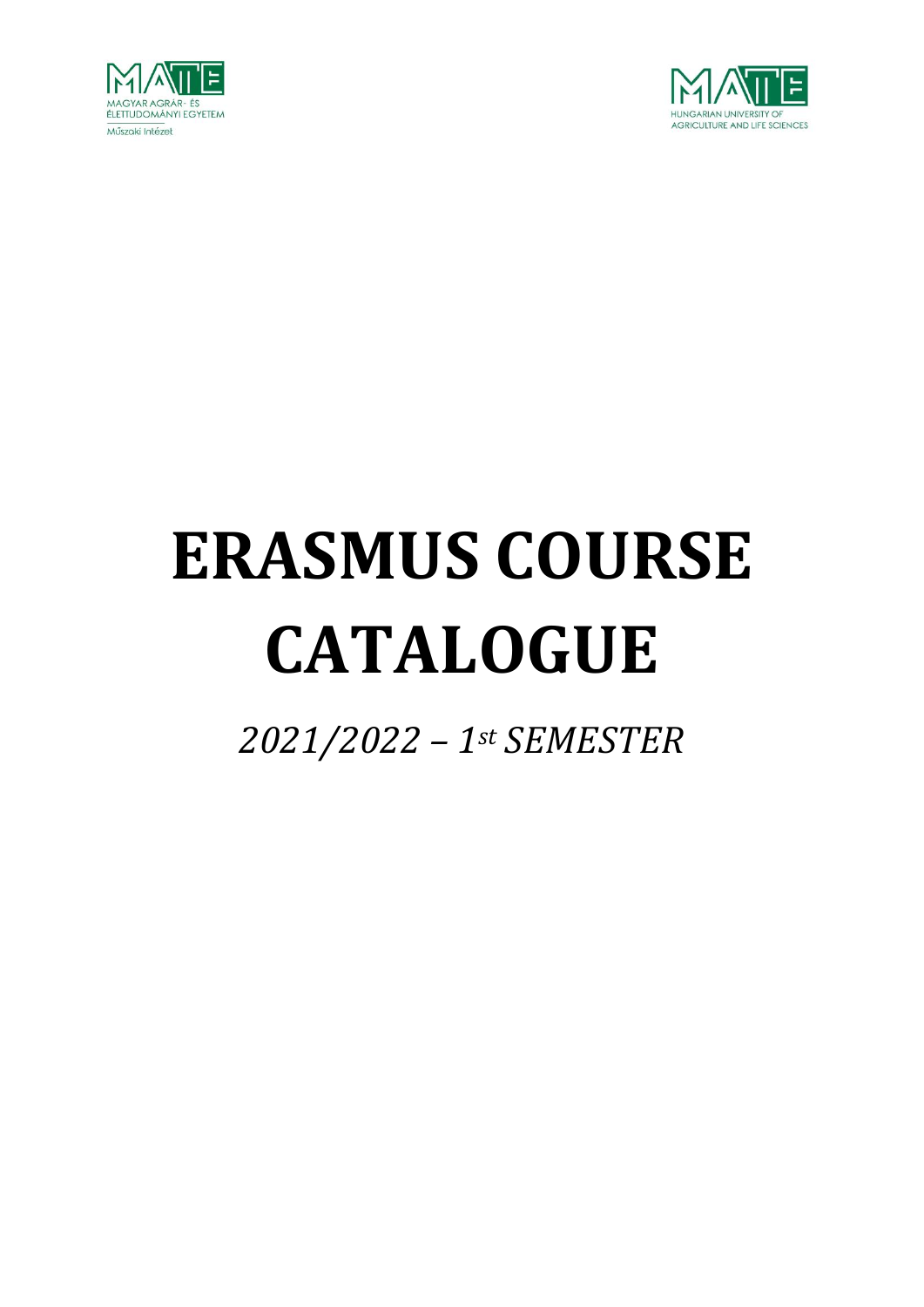



 $\overline{a}$ 

# *LIST OF CORE COURSES*

The Institute of Technology of HUngarian University of Life Sciences is currently offering the below-listed core courses for the Autumn semester of the 2021/2022 academic year. Additional courses may be announced before the start of the semester, providing a wider range of courses to choose from.

#### **Subjects from Bsc in Mechanical Engineering course**

*3rd semester subjects 5th semester subjects 7th semester subjects*

| <b>SUBJECT CODE</b> | <b>TITLE OF</b><br><b>SUBJECT</b>                                  | <b>SHORT DESCRIPTION</b>                                                                                                                                                                                                                                                                                                                                                                                                                                                                                                                           | <b>CREDIT</b>  | <b>NAME OF</b><br><b>SUBJECT</b><br><b>TEACHER</b> |
|---------------------|--------------------------------------------------------------------|----------------------------------------------------------------------------------------------------------------------------------------------------------------------------------------------------------------------------------------------------------------------------------------------------------------------------------------------------------------------------------------------------------------------------------------------------------------------------------------------------------------------------------------------------|----------------|----------------------------------------------------|
| SGMMCX27XXN         | <b>Dynamics</b>                                                    | Purpose of this subject is to present the<br>mechanics of moving solids. It discusses<br>kinematics and kinetics of material points, rigid<br>solids and structures using knowledge of<br>physics. During examining the structures it gives<br>some knowledge in fundamental theories of<br>mechanisms. Theory of vibrations is discussed<br>apart chapter showed basic elements of that.<br>Engineering practicing is enhanced.                                                                                                                   | 5              | Dr. Keppler<br>István                              |
| SGMGSX15XXN         | <b>Introduction to</b><br><b>Machine</b><br><b>Elements Design</b> | The course provides basic knowledge on<br>designing elements of machines. The main<br>objective is to develop in the junior mechanical<br>engineering student the ability to analyse<br>operational principles of different machine<br>elements with special emphasis on their                                                                                                                                                                                                                                                                     | $\overline{3}$ | Dr. Szendrő<br>Péter                               |
| SGMMUM003BN         | <b>Material</b><br>handling and<br>logistics                       | The objectives of the course to introduce<br>students into the theory and practice of material<br>handlings machines (which are designed to<br>move individual articles such as solids or free-<br>flowing bulk mate-rials over a horizontal,<br>inclined, declined, or vertical path of travel with<br>continuous motion) and to give elementary<br>knowledge to the design of these equipments.<br>The course based on knowledge of Maths,<br>Mechanics, Elements of Machines. In every topic<br>operation, construction, application and design | $\overline{5}$ | Dr. Magó<br>László                                 |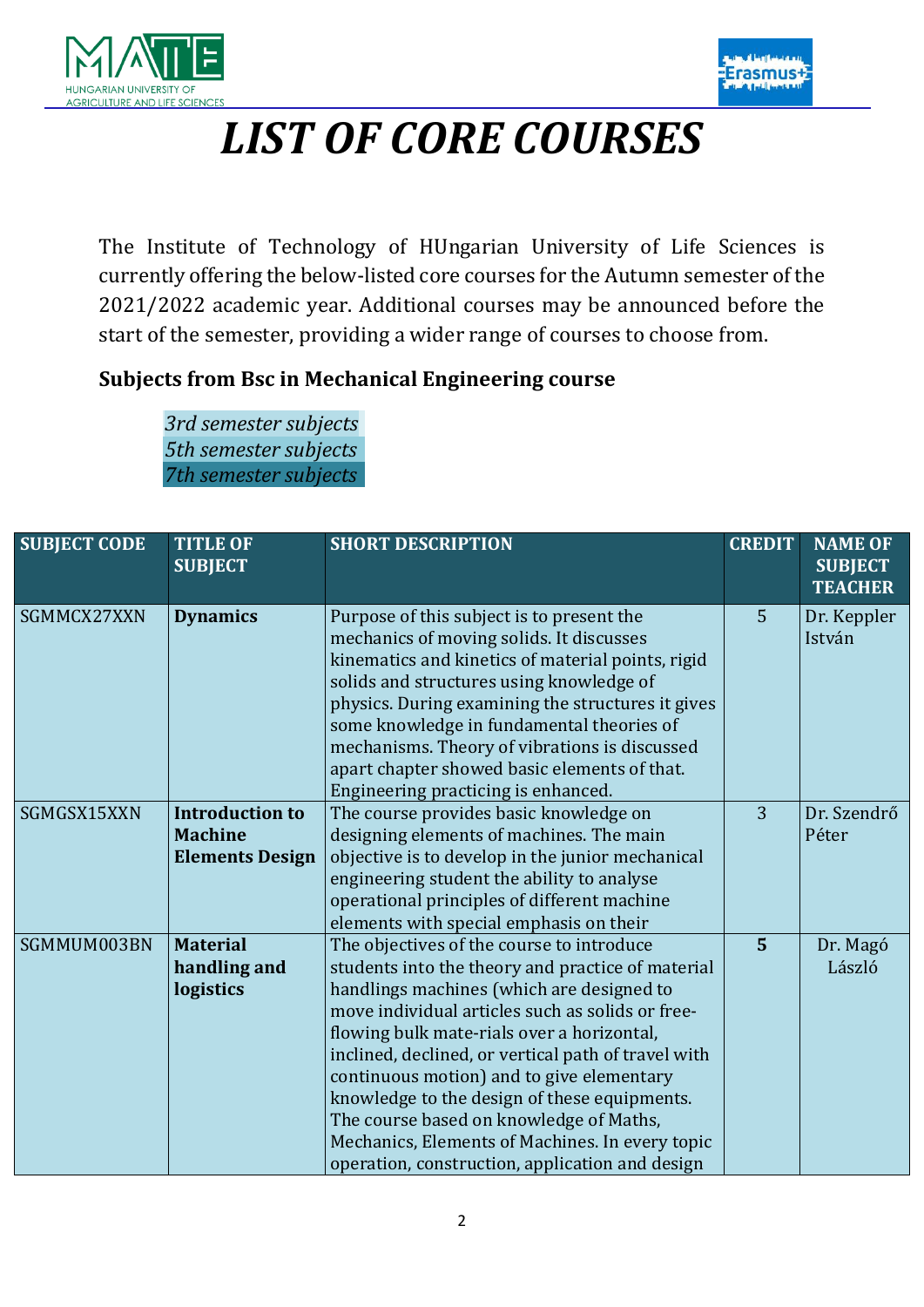



| <b>JLTURE AND LIFE SCIENCES</b> |                                                   |  |
|---------------------------------|---------------------------------------------------|--|
|                                 | of the machine will be discussed.                 |  |
|                                 | Examination requirements: written or oral exam    |  |
|                                 |                                                   |  |
|                                 | <b>Topics</b>                                     |  |
|                                 | 1. Introduction of the Course, Basics of Material |  |
|                                 | Handling                                          |  |
|                                 | 2. Material handling and logistics. Elements of   |  |
|                                 | Material Handling; Example on the performance     |  |
|                                 | of discontinuous handling systems                 |  |
|                                 |                                                   |  |
|                                 | 3. Belt Conveyor; Example on Belt Conveyor        |  |
|                                 | 4. Bucket Elevator; Example on Bucket Elevator    |  |
|                                 | 5. Scraper chain conveyor; Example on Scraper     |  |
|                                 | <b>Chain Conveyor</b>                             |  |
|                                 | 6. Screw Conveyor; Example on Screw Conveyor      |  |
|                                 | 7. Transport Systems, Road-, Rail-, Sea-, Air-,   |  |
|                                 | Pipeline-transport; Practice: View of material    |  |
|                                 | handling machines in the TK building              |  |
|                                 | 8. Written Exam I.; Means of transport;           |  |
|                                 | 9. Project Week I                                 |  |
|                                 | 10. Machines of Warehousing; Example on           |  |
|                                 | Alternative Storage Systems Compensation of       |  |
|                                 | Written Exam II;                                  |  |
|                                 | 11. Continuous and discontinuous Conveyors;       |  |
|                                 | Packages, Loading Units, and Load Carriers;       |  |
|                                 | <b>Example on Conveying Capacity</b>              |  |
|                                 | 12. Machines of Handling, and Picking Systems;    |  |
|                                 | <b>Example on Storage Space Requirements</b>      |  |
|                                 | 13. Inventory and Stock Management. Example       |  |
|                                 | on ABC-Analysis                                   |  |
|                                 | 14. Written Exam II                               |  |
|                                 |                                                   |  |
|                                 | Literature:                                       |  |
|                                 | Written and electronic material of the            |  |
|                                 | Presentations                                     |  |
|                                 | Requirements:                                     |  |
|                                 | Maximum reachable points due the Exams are        |  |
|                                 | 100 points, 25-25 points from the written exam    |  |
|                                 | at middle and at the end of the course on 7th -   |  |
|                                 | 14th week, and 50 points from the oral exam in    |  |
|                                 | exami-nation period.                              |  |
|                                 | Minimum point from written exams is 13 points     |  |
|                                 | separately.                                       |  |
|                                 | Minimum point for the signature (recognition of   |  |
|                                 | a semester) are 26 points, which can be collect-  |  |
|                                 | ed from the written exams at middle and at the    |  |
|                                 | end of the course on 7th - 14th week.             |  |
|                                 | The oral exam is valid if the student can achieve |  |
|                                 | 26 points.                                        |  |
|                                 | The final evaluation:                             |  |
|                                 | 51 - 60 point mark - 2                            |  |
|                                 |                                                   |  |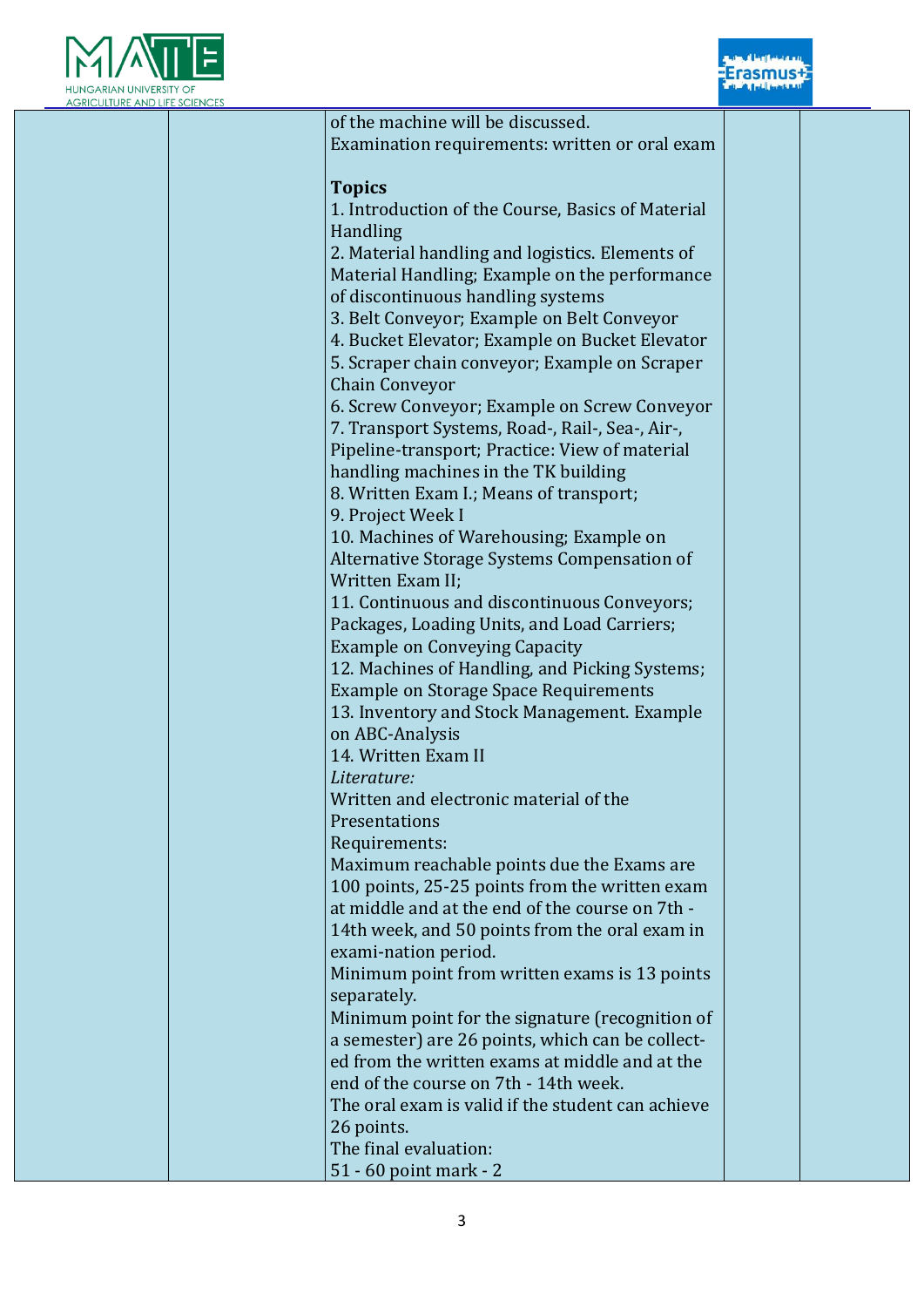



| <b>AGRICULTURE AND LIFE SCIENCES</b> |                                                                  |                                                                                                                                                                                                                                                                                                                                                                                                                                                                                                                                                                                                                                                                                                                                                                                                                                   |                |                                |
|--------------------------------------|------------------------------------------------------------------|-----------------------------------------------------------------------------------------------------------------------------------------------------------------------------------------------------------------------------------------------------------------------------------------------------------------------------------------------------------------------------------------------------------------------------------------------------------------------------------------------------------------------------------------------------------------------------------------------------------------------------------------------------------------------------------------------------------------------------------------------------------------------------------------------------------------------------------|----------------|--------------------------------|
|                                      |                                                                  | 61 - 75 point mark - 3<br>76 - 85 point mark - 4                                                                                                                                                                                                                                                                                                                                                                                                                                                                                                                                                                                                                                                                                                                                                                                  |                |                                |
|                                      |                                                                  | 86-100 point mark - 5                                                                                                                                                                                                                                                                                                                                                                                                                                                                                                                                                                                                                                                                                                                                                                                                             |                |                                |
| SGMGSX14XXN                          | <b>Introduction to</b><br><b>Computer Aided</b><br><b>Design</b> | The objective of the subject is to acquaint<br>students with computer aided 3 dimensional<br>modelling techniques with the help of SolidEdge<br>parametric design software. Beside the 3D<br>model creation the students learn the methods<br>of assembly techniques and to generate 2D<br>technical drawings from the 3 dimensional<br>models.                                                                                                                                                                                                                                                                                                                                                                                                                                                                                   | $\overline{4}$ | Dr. Szabó<br>István            |
| SGMGTX03XXN                          | <b>Materials</b>                                                 | Understand the basic laws of materials and<br>metallography. Understand the important<br>material testing procedures used in practice.<br>The theoretical basics of heat treatment of<br>materials and the most commonly used<br>methods. The properties and markings of the<br>most important structural and tool steels, cast<br>iron castings, aluminum castings and copper<br>alloys.                                                                                                                                                                                                                                                                                                                                                                                                                                         | $\overline{4}$ | Dr. Szakál<br>Zoltán           |
| SGMMGX32XXN                          | Quality<br><b>Management</b>                                     | The main objective is to teach the basic elements<br>and connections of quality management scope to<br>development of quality-culture and to build up a<br>quality-philosophy. Topics: Means and<br>importance of quality? Cost of quality?<br>Designing for quality? Cont                                                                                                                                                                                                                                                                                                                                                                                                                                                                                                                                                        | 2              | Dr. Husti<br>István            |
| SGMGTX13XXN                          | <b>Mechanical</b><br><b>Engineering</b><br><b>Technology</b>     | The general laws of cutting. The theoretical and<br>practical issues of the most important cutting<br>technologies. Cutting tools. Construction,<br>operation and control of machine tools. Devices'<br><b>Functions and Design Basics. Designing</b><br>Machining Technology for Typical Component<br>Types. Action Planning. Brief description of<br>integrated manufacturing systems.<br>Programming numerical controlled machine<br>tools, industrial robots. Structure of flexible<br>manufacturing cells and manufacturing systems.<br>Designing production processes. Individual,<br>Type and Group Technologies. Computer-aided<br>process planning. Design of tool movements.<br>Human-machine connection tools. Data and<br>knowledge base. The economy of machine<br>manufacturing. Computer-integrated<br>production. | 5              | Dr. Kári-<br>Horváth<br>Attila |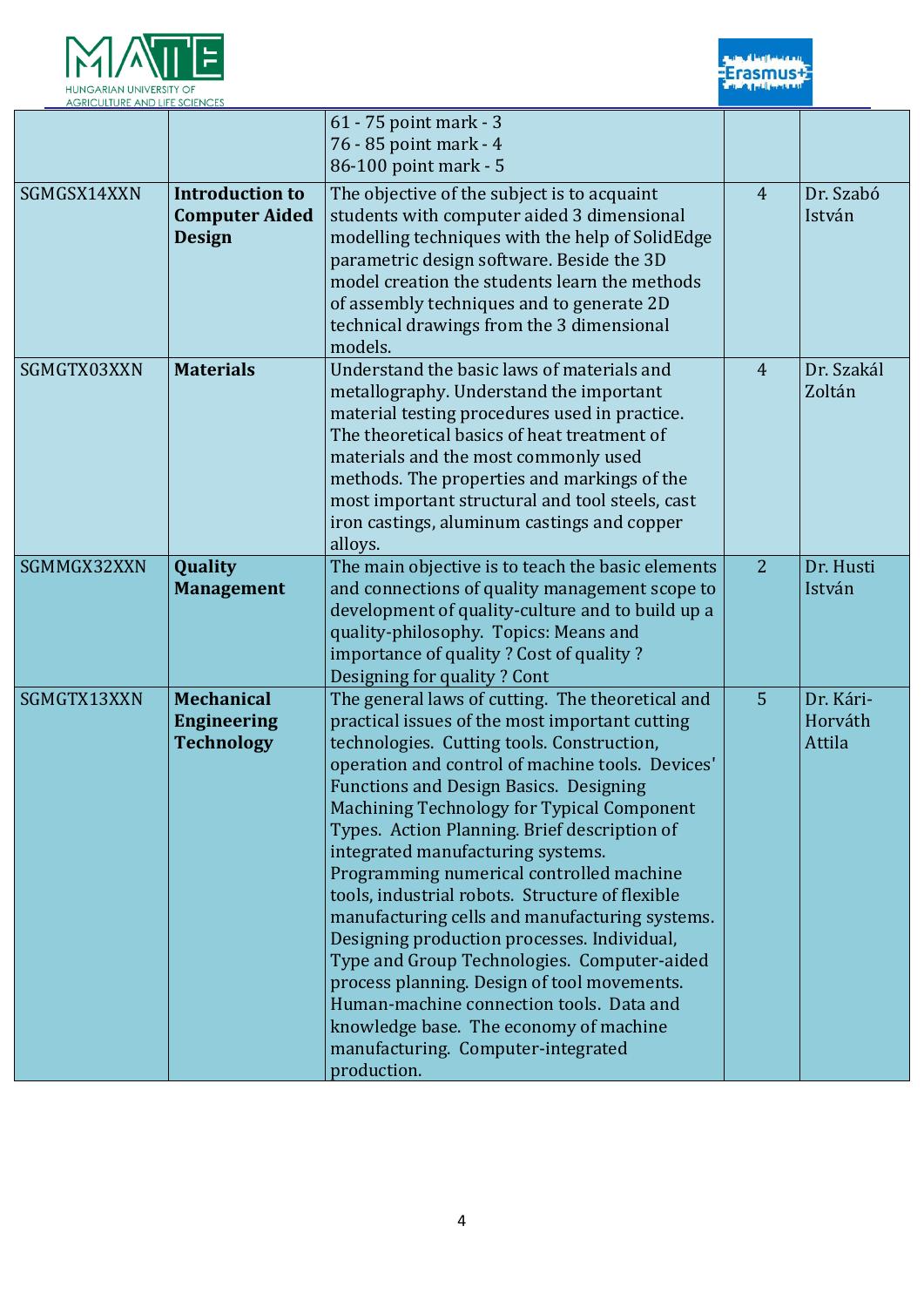

| <b>HUNGARIAN UNIVERSILY OF</b><br><b>AGRICULTURE AND LIFE SCIENCES</b> |                                                             |                                                                                                                                                                                                                                                                                                                                                                                                                                                                                                                                                                                                                                                                                                                                                                                                                               | <b>The Contract of the Contract of the Contract of the Contract of the Contract of the Contract of the Contract of the Contract of the Contract of the Contract of the Contract of the Contract of the Contract of the Contract </b> |                                         |
|------------------------------------------------------------------------|-------------------------------------------------------------|-------------------------------------------------------------------------------------------------------------------------------------------------------------------------------------------------------------------------------------------------------------------------------------------------------------------------------------------------------------------------------------------------------------------------------------------------------------------------------------------------------------------------------------------------------------------------------------------------------------------------------------------------------------------------------------------------------------------------------------------------------------------------------------------------------------------------------|--------------------------------------------------------------------------------------------------------------------------------------------------------------------------------------------------------------------------------------|-----------------------------------------|
| SGMGET008BN                                                            | <b>Pneumatic and</b><br>hydraulic<br>energy<br>transmission | The subject discusses the most important details<br>of fluid technology in hydrostatic and aerostatic<br>approximation. In both cases, you will review<br>the elements used and details of the<br>construction, operation and testing of the<br>circuits. In the field of hydraulics, it manages the<br>solutions applied in vehicle technology and field<br>machines (steering, traction drive, auxiliary<br>drives, etc.) while in pneumatics it presents the<br>industrial air supply, the foundations of vacuum<br>technology and some catches of PLC control.<br>Summarizes the automation found in<br>pneumatics.                                                                                                                                                                                                       | $\overline{4}$                                                                                                                                                                                                                       | Dr. Jánosi<br>László                    |
| SGMKOR004BN                                                            | <b>Environmental</b><br>management<br>and technology        | This module focuses on the technical-,<br>economic-, and ecological foundations of<br>relationship. For the mechanical engineers this<br>subject presents the basically of ecology and the<br>relationships between of ecological nature and<br>social environment are discussed. The course,<br>students learn about the global and regional<br>economic development and growth problems,<br>environmental impact, and their possible<br>regulatory responsibilities to ensure harmony.<br>The course introduces the operations and the<br>processes that can be applied in environmental<br>protection with emphasis on their technical<br>background and equipment. The main parts of<br>the subject are: mechanical-, hydrodynamic-,<br>caloric- and mass transport operations and<br>chemical- and biological processes. | 5                                                                                                                                                                                                                                    | Dr. Géczi<br>Gábor                      |
| SGMJTX25XXN                                                            | <b>CAM</b> practice                                         | Students learn about the principles and methods<br>of computer modeling of mechanical systems<br>that are of primary importance to practice.<br>During the exercises, the fundamental features<br>of modeling tools and models are studied. The<br>subject is based on computer-based NC<br>technology design based on modeling, tool<br>design and other engineering design based on<br>modeling methods, computer-led<br>manufacturing, and model analysis. With the<br>knowledge gained, the student will be able to<br>know and apply without any difficulties during<br>later studies and professional practice of the<br>student<br>modern modeling tool.                                                                                                                                                               | $\overline{2}$                                                                                                                                                                                                                       | Dr.<br><b>Keresztes</b><br>Róbert Zsolt |
| SGMJTX26XXN                                                            | <b>Programming of</b><br>modern<br>machine tools            |                                                                                                                                                                                                                                                                                                                                                                                                                                                                                                                                                                                                                                                                                                                                                                                                                               | $\overline{2}$                                                                                                                                                                                                                       | Dr.<br>Keresztes<br>Róbert              |

**Erasmus#**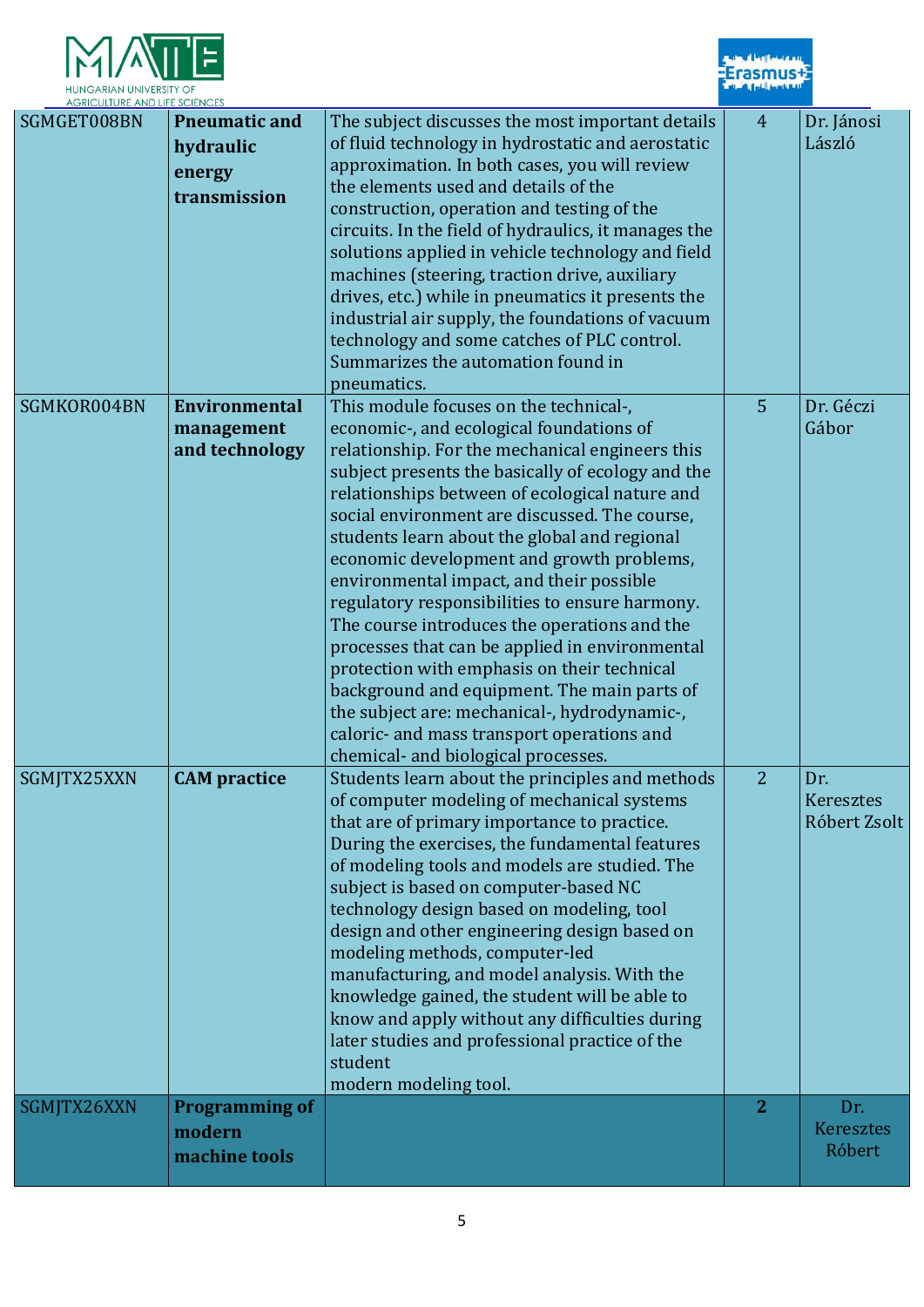

**Economy** 

| <b>AGRICULTURE AND LIFE SCIENCES</b> |                          |                                                                                                                                                                                                                                                                                                                                                                                                                                                                                                            |   |                               |
|--------------------------------------|--------------------------|------------------------------------------------------------------------------------------------------------------------------------------------------------------------------------------------------------------------------------------------------------------------------------------------------------------------------------------------------------------------------------------------------------------------------------------------------------------------------------------------------------|---|-------------------------------|
|                                      |                          |                                                                                                                                                                                                                                                                                                                                                                                                                                                                                                            |   |                               |
| SGMMHX31XXN                          | <b>Tribology</b>         | It includes the study and application of the<br>principles of friction, lubrication and wear.                                                                                                                                                                                                                                                                                                                                                                                                              | 2 | Dr. Zsidai<br>László          |
| SGMGTX24XXN                          | <b>CAE Practice III.</b> | The aim of the course is to acquire the correct<br>design basics for different molding tools and to<br>familiarize the practical application of different<br>tooling structures, and to apply design<br>knowledge in the CAD / CAE system. From the<br>product model, virtual design, optimization (eg<br>injection molding simulation) of the complete<br>molding tool, as well as the utilization of the<br>widely used tool normalities in practice.<br>Generate models for rapid prototype production. | 2 | Dr. Pataki<br>Tamás<br>István |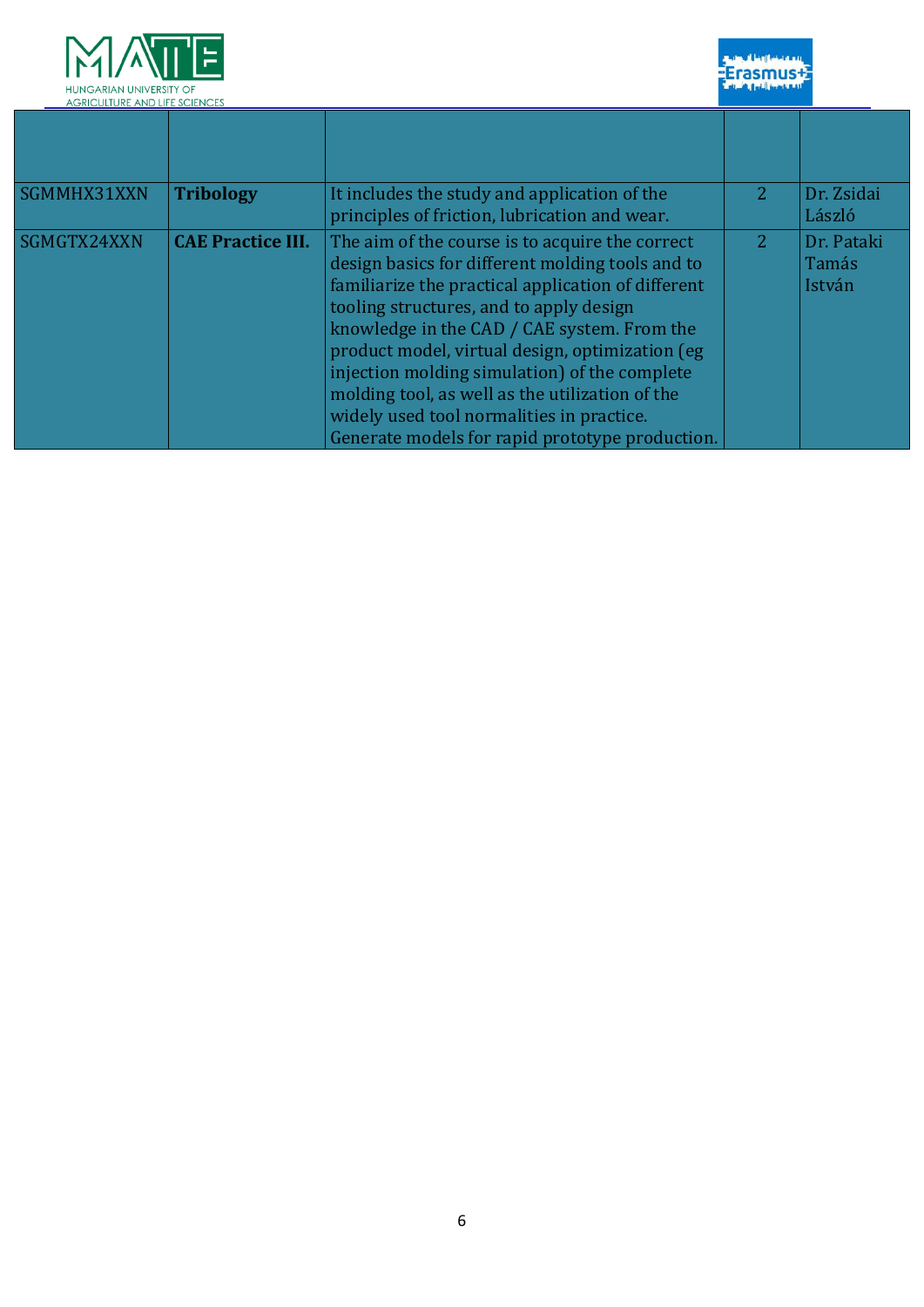



 $\overline{a}$ 

## **Subjects from Msc in Mechanical Engineering course**

## *3rd semester subjects*

| <b>SUBJECT CODE</b> | <b>TITLE OF</b><br><b>SUBJECT</b>       | <b>SHORT DESCRIPTION</b>                                                                                                                                                                                                                                                                                                                                                                                                                                                                                                                                                                                                                                                                                                                                                                                                                                                                                                                                                                                                                                      | <b>CREDIT</b>  | <b>NAME OF</b><br><b>SUBJECT</b><br><b>TEACHER</b> |
|---------------------|-----------------------------------------|---------------------------------------------------------------------------------------------------------------------------------------------------------------------------------------------------------------------------------------------------------------------------------------------------------------------------------------------------------------------------------------------------------------------------------------------------------------------------------------------------------------------------------------------------------------------------------------------------------------------------------------------------------------------------------------------------------------------------------------------------------------------------------------------------------------------------------------------------------------------------------------------------------------------------------------------------------------------------------------------------------------------------------------------------------------|----------------|----------------------------------------------------|
| SGMFFX02XMN         | Computer<br><b>Simulation</b>           | The aim of the course is to introduce the<br>development of physical based mathematical<br>models using examples from engineering<br>practice. Then computational realization and<br>solution of mathematical models of dynamical<br>systems in interactive graphical simulation<br>environment. Measurement based identification<br>of model parameters and model validation. The<br>topics of the main case studies: thermal<br>behavior of electrical engines, modeling and<br>simulation of environmental meteorological<br>parameters, modeling and simulation of flat<br>plate collector and a solar hot water system.                                                                                                                                                                                                                                                                                                                                                                                                                                  | $\overline{4}$ | Dr. Farkas<br>István                               |
| SGMMHX01XMN         | <b>Automation</b><br><b>Engineering</b> | An Introduction first defines and organizes the<br>key elements of mechatronics, exploring design<br>approach, system interfacing, instrumentation,<br>control systems, and microprocessor-based<br>controllers and microelectronics. It then<br>surveys physical system modeling, introducing<br>MEMS along with modeling and simulation.<br>Coverage then moves to essential elements of<br>sensors and actuators, including characteristics<br>and fundamentals of time and frequency,<br>followed by control systems and subsystems,<br>computer hardware, logic, system interfaces,<br>communication and computer networking, data<br>acquisition, and computer-based<br>instrumentation systems.<br>The subject consists of 2 hours lecture and 1<br>hour laboratory practice on every week.<br>Topics:<br><b>Introduction to Mechatronics</b><br>What is Mechatronics? Development of<br><b>Mechatronics</b><br>Home work discussion. Selection of topic<br>of report<br>Literature research. Literature sources.<br>How to find the relevant sources? | $\overline{4}$ | Dr. Jánosi<br>László                               |